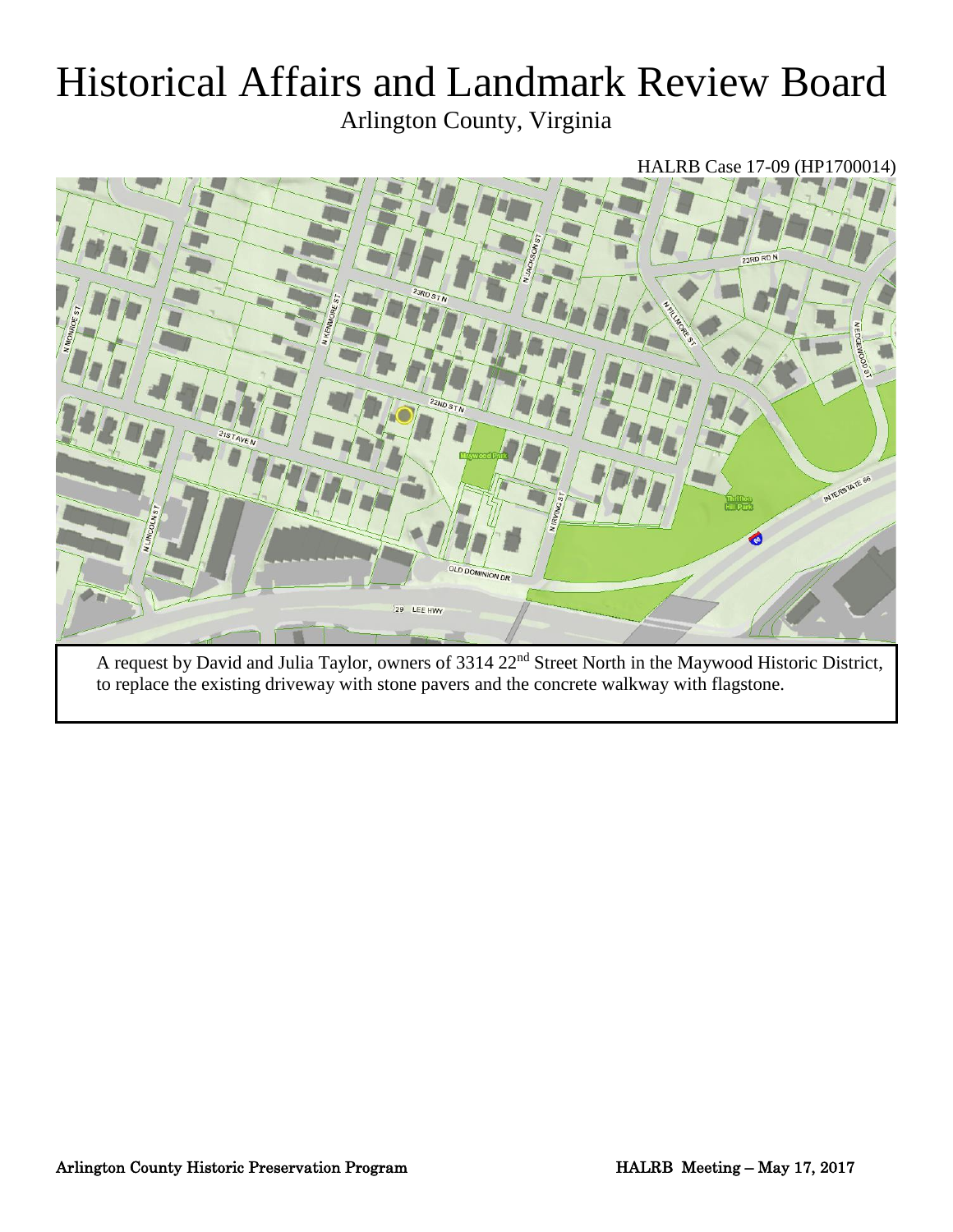HALRB/Design Review Committee Report Meeting Date: May 3, 2017

#### For DRC *(circle those present)*: **Robert Dudka, Charles Craig, Andrew Wenchel, Tova Solo, Joan Lawrence, John Peck**

For Arlington County *(circle those present)*: **Cynthia Liccese-Torres, Rebeccah Ballo, John Liebertz**

Case #17-07 Agenda Item # 1

Application Complete

Application Incomplete

Applicant(s): Julia Taylor and David Taylor For Applicant(s): (See attached application for applicant, address, name of property and property description, drawings, photographs, and proposed scope of work.)

Design Recommendations:

1. No Comment.

#### **Findings:**

- Return to next DRC meeting
- X Send to HALRB

#### **If sent to HALRB, recommended action is:**

 $X$  Place on consent agenda

\_\_\_\_\_ Place on discussion agenda:

- \_\_\_\_\_ Recommend approval of CoA, with DRC design recommendations and/or additional information provided
- \_\_\_\_\_ Recommend deferral of ruling on CoA (explanation):
- \_\_\_\_\_ Recommend denial of CoA (explanation):
- No recommendation.